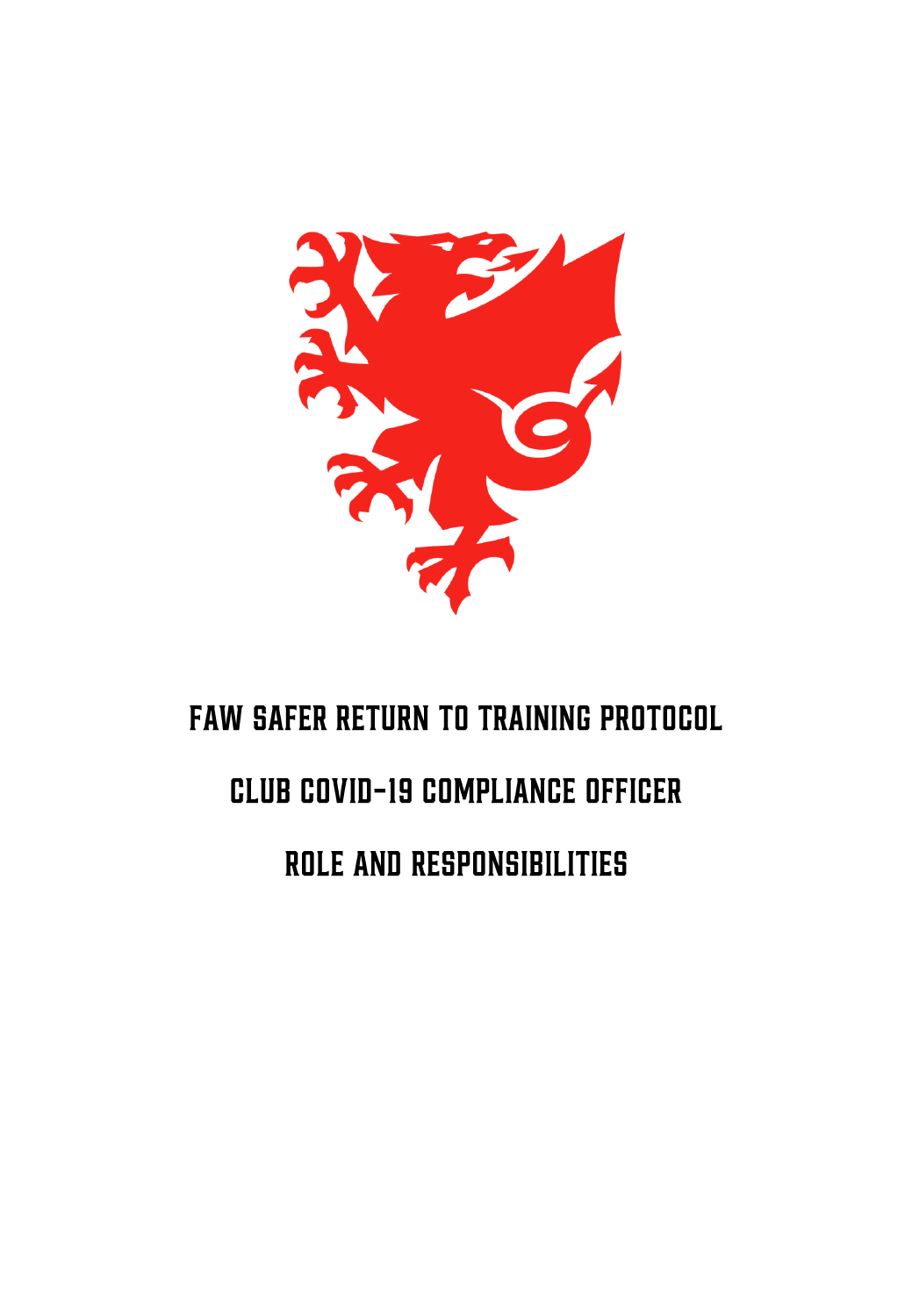## INTRODUCTION

The status of the current COVID-19 pandemic is an ever changing and evolving situation and these guidelines will always be in line with and guided by Welsh Government and Public Health Wales policy.

Football activity can only take place in line with the FAW Return to Play protocols. All clubs are required to appoint at least one Club COVID-19 Compliance Officer. A Club COVID-19 Compliance Officer who is appointed to clubs with mini and junior players is required to have a valid DBS certificate. This person's role will be to

- Operate as the Single Point of Contact for the club in relation to communication with and from the FAW, and for opposition clubs when returning to play
- Implement and manage the Return to Football protocols across the club
- Develop a network of COVID-19 Operational Leads for teams or sections of the club i.e. seniors, minis, juniors, girls and disability etc. who would support in implementing FAW protocols
- Communicate and liaise with COVID-19 Operational Leads, club officials and coaches on FAW protocols and procedures that need to be adopted
- Disseminate relevant COVID-19 related information to players and parents within the club
- Coordinate the recording of attendees at all training sessions for contact tracing purposes

This person should be familiar with Government and Public Health Wales in relation to COVID-19.

# **ROLE AND RESPONSIBILITIES**

### **TRAINING VENUE, FACILITIES AND EQUIPMENT**

- Coordinate the completion of a COVID-19 Risk Assessment on all club training venues prior to its use.
- Ensure that COVID-19 signage is visible throughout training facilities if club owned or managed. If the facility isn't club owned or managed, ensure that this is coordinated with facility provider.
- Ensure that no changing rooms or showers are used.
- Ensure that sanitary facilities are accessible for players and coaches.
- Ensure that all club training equipment, including goalposts, are sanitized before and after every training session.

#### **CLUB TRAINING SESSIONS**

- Ensure that the group numbers specified in FAW guidance are adhered to across the club.
- Ensure that only essential personnel access club training pitches / areas
- Ensure that club training areas comply with FAW guidance
- Ensure that social distancing is adhered to by all players and coaches when accessing and leaving the training area
- Ensure players, coaches and parents refrain from congregating at the venue or car